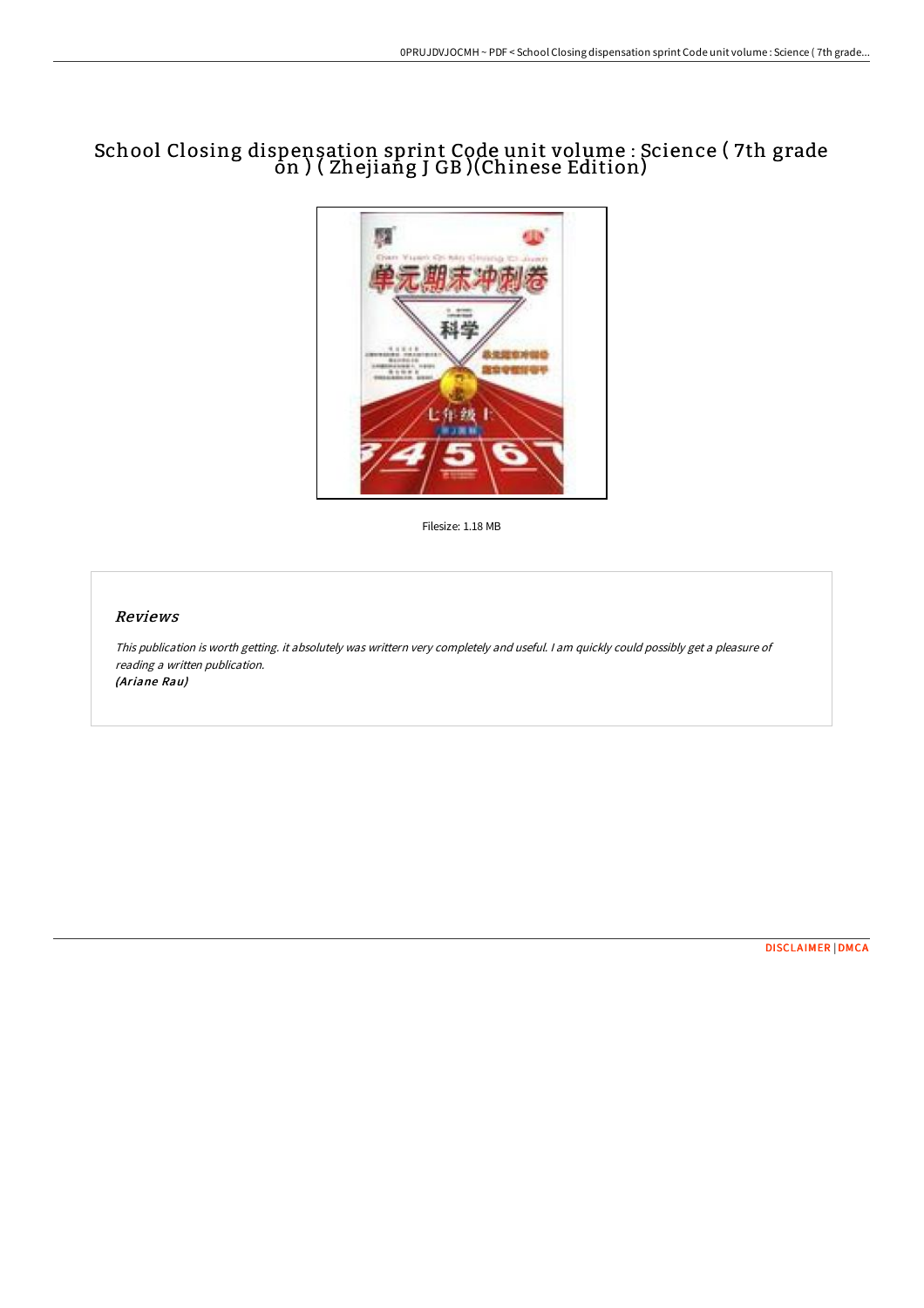## SCHOOL CLOSING DISPENSATION SPRINT CODE UNIT VOLUME : SCIENCE ( 7TH GRADE ON ) ( ZHEJIANG J GB )(CHINESE EDITION)

⊕ **DOWNLOAD PDF** 

paperback. Book Condition: New. Ship out in 2 business day, And Fast shipping, Free Tracking number will be provided after the shipment.Paperback. Pub Date :2013-08-01 Pages: 76 Language: Chinese Publisher: Ningxia People's Education Press dispensation School Code Ending sprint unit volume : Science ( 7th grade on ) ( Zhejiang J GB ) by unit review volume Final Project review volume end Moni Juan has three major components . has some connection between each part . and relatively independent . Unit Review Volume focuses on the heavy and difficult to test students knowledge of this chapter . designed to improve students' knowle.Four Satisfaction guaranteed,or money back.

B Read School Closing [dispensation](http://techno-pub.tech/school-closing-dispensation-sprint-code-unit-vol-1.html) sprint Code unit volume : Science ( 7th grade on ) ( Zhejiang J GB )(Chinese Edition) Online  $\overline{\mathbf{P}\mathbf{D}\mathbf{F}}$ Download PDF School Closing [dispensation](http://techno-pub.tech/school-closing-dispensation-sprint-code-unit-vol-1.html) sprint Code unit volume : Science ( 7th grade on ) ( Zhejiang J GB ) (Chinese Edition)